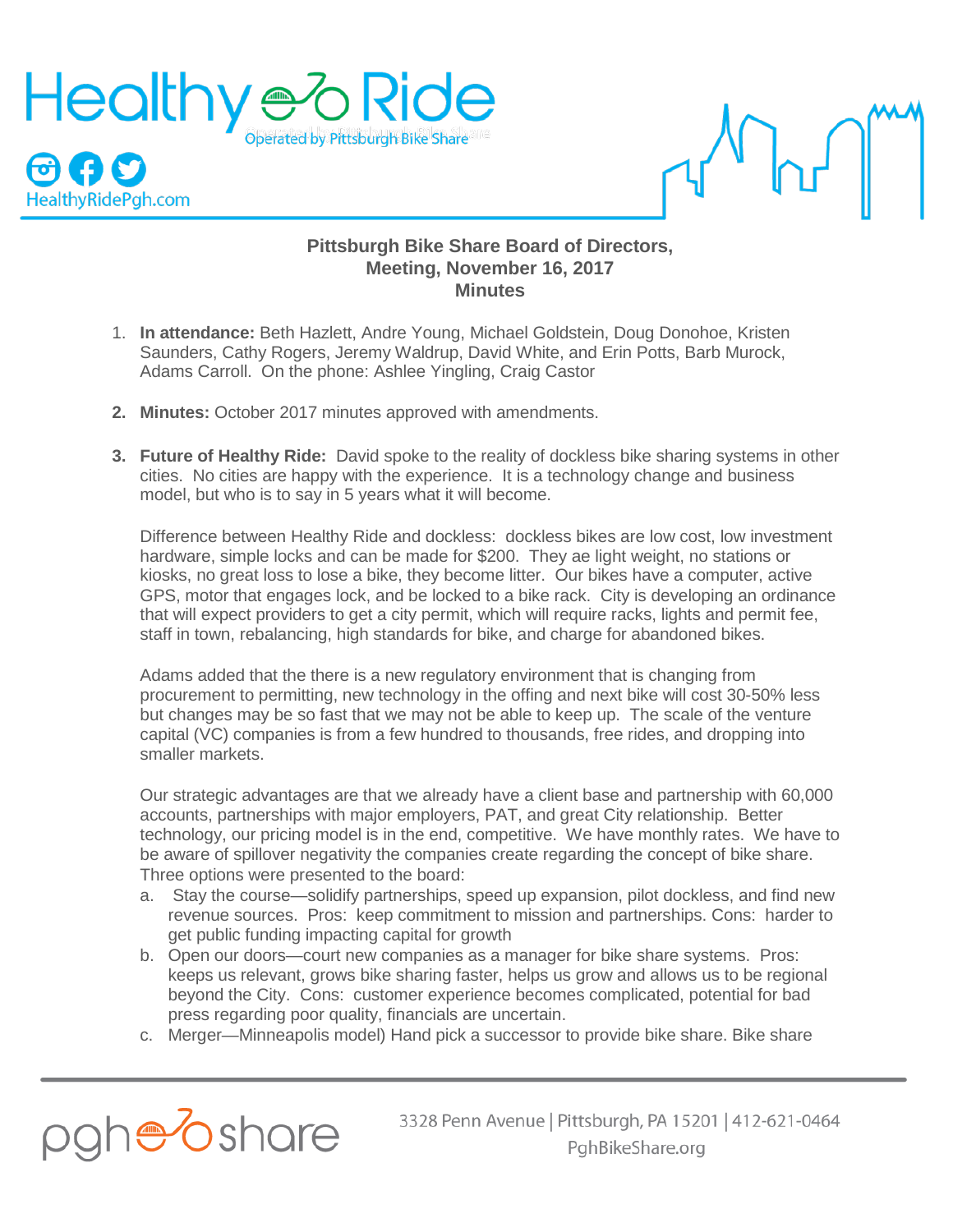



would cease to exist. Pros: potential for unified customer experience, reduces exposure to risk of failure, reduces friction with potential new players. Cons: lose control of mission, job security for staff, VC funding could be a fad, doesn't future-proof against next technology. Minneapolis chose an operating company called Motivate. Our software is not compatible with another bike share system.

Brainstorming: other options include buying bikes from Ali Baba ourselves and become a 'public transit authority' of bike share. (David and Adams are going to Germany to check out new hardware and technology at Next Bike, seeing models of several cities. A challenge is that getting any equipment with Next bike is difficult and slow) Example: Wilkinsburg gets bikes and we become their operator. We become more of an advertising source. A problem is that we aren't making a profit, but a value we have is that we have a presence. Next steps going forward: David will float interest from each company (David has a meeting with Ofo, which has approached the County.) We need to determine what our standards are. Suggestion: we meet in in January, early, but written info beforehand with David and Adams learnings in Germany at Next Bike conference.

**Dockless Bike Share:** In many cities, both with and without nonprofit bike share programs, for profit, dockless bike share systems are springing up. Most are Chinese, and do not have integrated locks, no stations or kiosks, low cost bikes, and often run with venture capital, allowing them to give free or charge less than non-profits and to run at a loss, thus saturating a city and threatening the existence of non-profits. The industry group for bike sharing has put out a statement not supporting the companies. Several board members with recent visits to other cities reported seeing the bikes and spoke to some of the problems they create, such as blocking walkways.

**Threats to Pittsburgh:** Four for-profit companies have already reached out to Pittsburgh. The City's view is that they are open to other bike share groups operating in the city. The city has deferred until a legislated permitting process is in place. Proposed regulations include posting a \$20,000 bond, sharing ridership data, locking only a bike racks, having a permit.

**Other cities' strategies:** Minneapolis, a standard-bearer in bike sharing with ten years of operations, has responded by stating that quality must be kept, but would sell all their equipment to a for-profit who can phase out their system to a dockless one.

**Ideas for consideration:** David suggests working harder with universities and downtown to demonstrate that we are a dockless company, get a jump on the movement to dockless and get to a tipping point. When asked when we will have numbers to show the viability of this plan, he noted that we need more bikes to make it work, requiring more capital investment. Adams suggested contacting one of the for-profits and merge with them. Our Next Bike agreement goes through 2020, and we would need to get out of the non-compete clause.



3328 Penn Avenue | Pittsburgh, PA 15201 | 412-621-0464 PghBikeShare.org